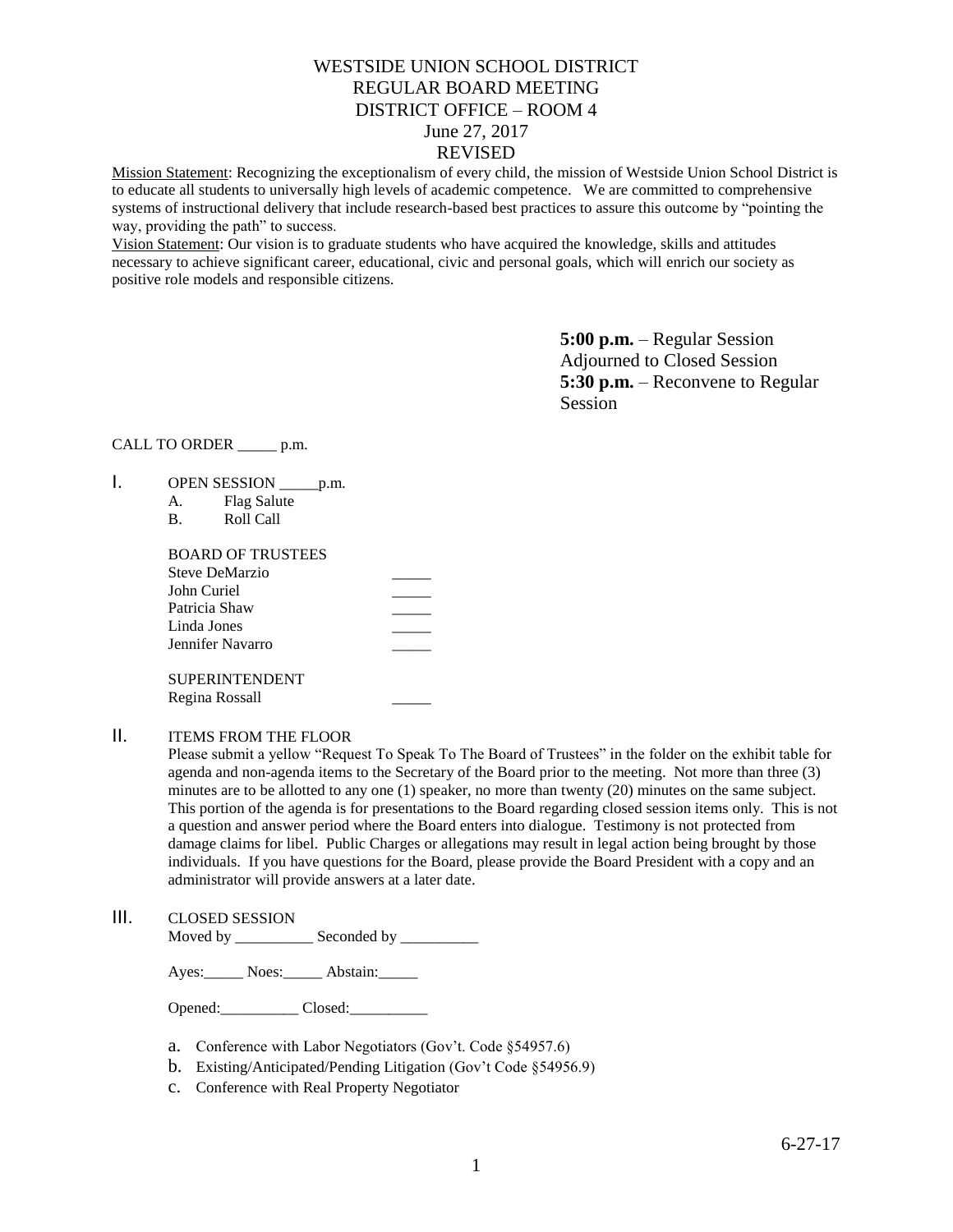- d. Public Employee Discipline/Dismissal/Release/Appointment (Gov't Code §54957) • Superintendent's Evaluation
- e. Pupil Personnel (Ed Code 35146 and 48918) 1 Case
- IV. RECONVENE TO OPEN SESSION AT \_\_\_\_\_\_\_\_\_\_ p.m.
- V. REPORT OF CLOSED SESSION ACTION
- VI. PRESENTATIONS
	- A. Dancing Feet Plaque Presentation to the District
	- B. Facilities Assessment Report
- VII. RECESS
- VIII. RECONVENE TO OPEN SESSION at \_\_\_\_\_\_\_ p.m.

# IX. HEARING SESSION/STAFF REPORTS

- A. Board Comments
- B. Staff Reports
	- 1. Assistant Superintendent Administrative Services
	- 2. Assistant Superintendent Educational Services
	- 3. Deputy Superintendent
	- 4. Superintendent Survey – Sara Veronica

# X. PERSONAL APPEARANCES

- A. Westside Union Teachers Association Representatives
- B. California School Employees Association Representatives
- C. Parent Teacher Association Representatives
- D. West Antelope Valley Educational Foundation Representatives

# XI. ITEMS FROM THE FLOOR

Please submit a yellow "Request To Speak To The Board of Trustees" in the folder on the exhibit table for agenda and non-agenda items to the Secretary of the Board prior to the meeting. Not more than three (3) minutes are to be allotted to any one (1) speaker, no more than twenty (20) minutes on the same subject. This is not a question and answer period where the Board enters into dialogue. Testimony is not protected from damage claims for libel. Public Charges or allegations may result in legal action being brought by those individuals. If you have questions for the Board, please provide the Board President with a copy and an administrator will provide answers at a later date.

## XII. PUBLIC HEARING

A. A hearing to receive public input on the Budget Adoption 2017-18 Above Reserves

Opened at \_\_\_\_\_\_\_\_\_\_ Closed at \_\_\_\_\_\_\_\_\_\_

### XIII. BUSINESS SESSION

A. Organizational/Governance Goal #

1. Agenda

Item1

Moved by \_\_\_\_\_\_\_\_\_\_\_\_\_ Seconded by \_\_\_\_\_\_\_\_\_\_\_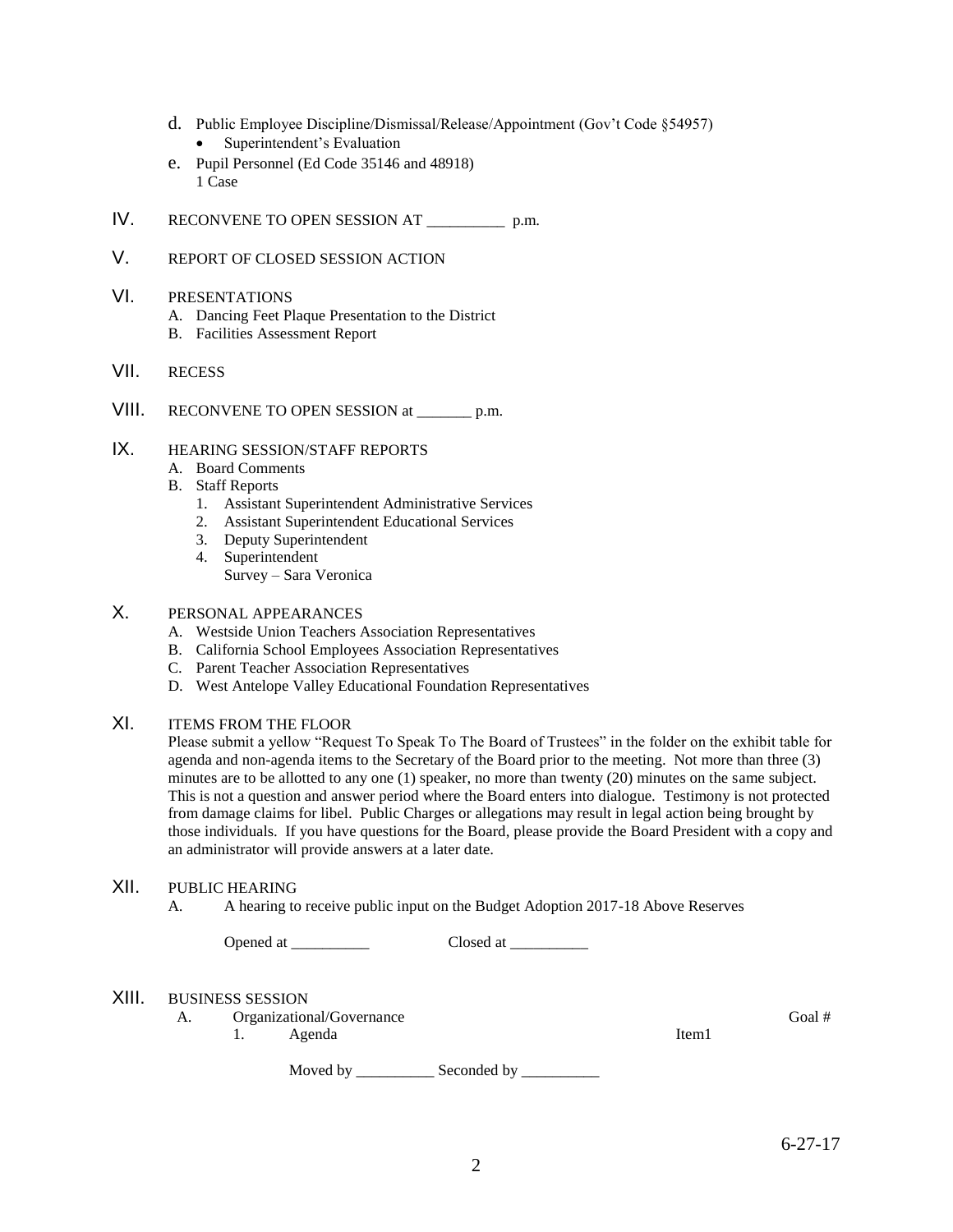To approve the Agenda of the Regular Meeting of June 27, 2017

Ayes: Noes: Abstain:

Actions proposed for the Consent Calendar, are items with adopted policies and approved practices of the District and are deemed routine in nature. They will be acted upon in one motion, without discussions, unless members of the Board request an item's removal. The item will then be removed from the motion to approve and after the approval of the consent agenda the item(s) will be heard. Items 2a -2g

2. Consent

| 2. | Consent<br>Minutes of the Special Meeting on June 9, 2017, and<br>a.<br>June 20, 2017, and the Workshop on June 17, 2017<br><b>Fundraising Authorizations</b><br>b.<br>Personnel Report<br>c.<br><b>Purchase Orders</b><br>d.<br><b>Consultant/Contract Schedule</b><br>e. |      |
|----|----------------------------------------------------------------------------------------------------------------------------------------------------------------------------------------------------------------------------------------------------------------------------|------|
|    | f.<br>Conference/Workshop Schedule<br>Survey<br>g.                                                                                                                                                                                                                         |      |
|    | Moved by ______________ Seconded by __________                                                                                                                                                                                                                             |      |
|    | Approval of the Consent Items as presented.                                                                                                                                                                                                                                |      |
|    | Ayes: Noes: Abstain:                                                                                                                                                                                                                                                       |      |
| 3. | Revised Exhibit 5132, Gregg Anderson Uniform Policy                                                                                                                                                                                                                        | Item |
|    |                                                                                                                                                                                                                                                                            |      |
|    | Approval of the second and final reading of the revised<br>Exhibit 5132, Gregg Anderson Uniform Policy                                                                                                                                                                     |      |
|    | Ayes: Noes: Abstain:                                                                                                                                                                                                                                                       |      |
| 4. | Contract Amendments for the Superintendent, Deputy<br>Superintendent, Assistant Superintendent Educational<br>Services and Assistant Superintendent Administrative<br>Services                                                                                             | Item |
|    | Moved by _____________ Seconded by ___________                                                                                                                                                                                                                             |      |
|    | Approval of the Contract Amendments for the<br>Superintendent, Deputy Superintendent, Assistant<br>Superintendent Educational Services, and Assistant<br>Superintendent Administrative Services                                                                            |      |
|    |                                                                                                                                                                                                                                                                            |      |

Ayes: Noes: Abstain:

 $\mathfrak{Z}$ 

 $\overline{4}$ 

Goal #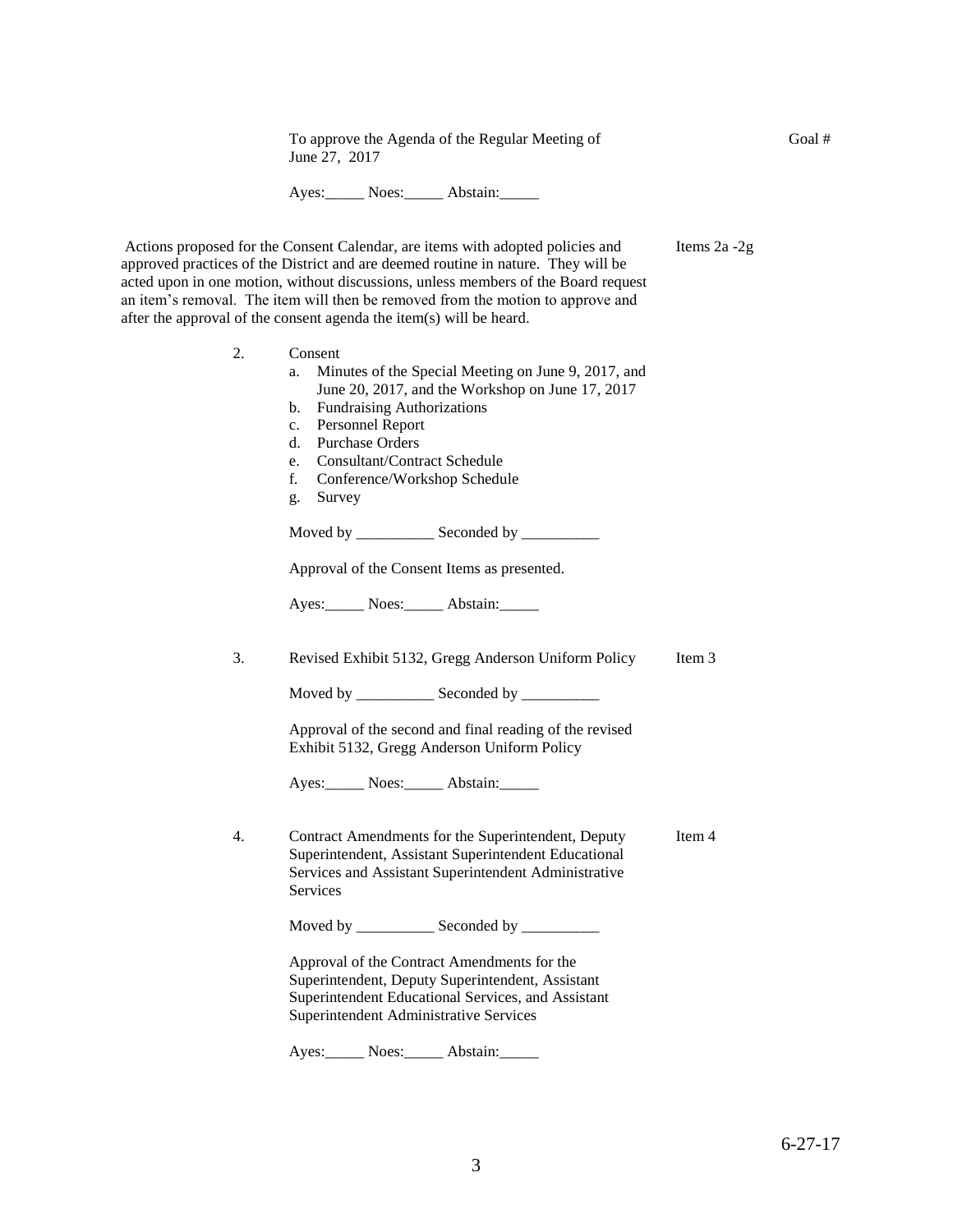|    | 5.  | 2017-18 Board Goals and Expectations                                                                                                    | Item 5  | Goal# |
|----|-----|-----------------------------------------------------------------------------------------------------------------------------------------|---------|-------|
|    |     | Moved by ______________ Seconded by ___________                                                                                         |         |       |
|    |     | Approval of the 2017-18 Board Goals and Expectations                                                                                    |         |       |
|    |     | Ayes: Noes: Abstain:                                                                                                                    |         |       |
|    | 6.  | <b>Board Self Evaluation</b>                                                                                                            | Item 6  |       |
|    |     | Moved by ______________ Seconded by ___________                                                                                         |         |       |
|    |     | Approval of the Board's Self Evaluation                                                                                                 |         |       |
|    |     | Ayes: Noes: Abstain:                                                                                                                    |         |       |
|    | 7.  | 2017-18 Board Agenda Calendar                                                                                                           | Item 7  |       |
|    |     | Moved by ______________ Seconded by ___________                                                                                         |         |       |
|    |     | Approval of the 2017-18 Board Agenda Calendar                                                                                           |         |       |
|    |     | Ayes: Noes: Abstain:                                                                                                                    |         |       |
|    | 8.  | Discussion Item<br><b>Board Governance</b>                                                                                              | Item 8  |       |
| Β. | 9.  | <b>Educational Services</b><br>Consolidated Application Reporting System Spring Data<br>Collection                                      | Item 9  |       |
|    |     |                                                                                                                                         |         |       |
|    |     | Approval of the Consolidated Application Reporting<br><b>System Spring Data Collection</b>                                              |         |       |
|    |     | Ayes: Noes: Abstain:                                                                                                                    |         |       |
|    | 10. | Memorandum of Understanding 17-20, between Westside<br>Union School District and Masada Homes for Mental<br><b>Health Services</b>      | Item 10 |       |
|    |     | Moved by ______________ Seconded by ___________                                                                                         |         |       |
|    |     | Approval of Memorandum of Understanding 17-20,<br>between Westside Union School District and Masada<br>Homes for Mental Health Services |         |       |
|    |     |                                                                                                                                         |         |       |

Ayes: Noes: Abstain: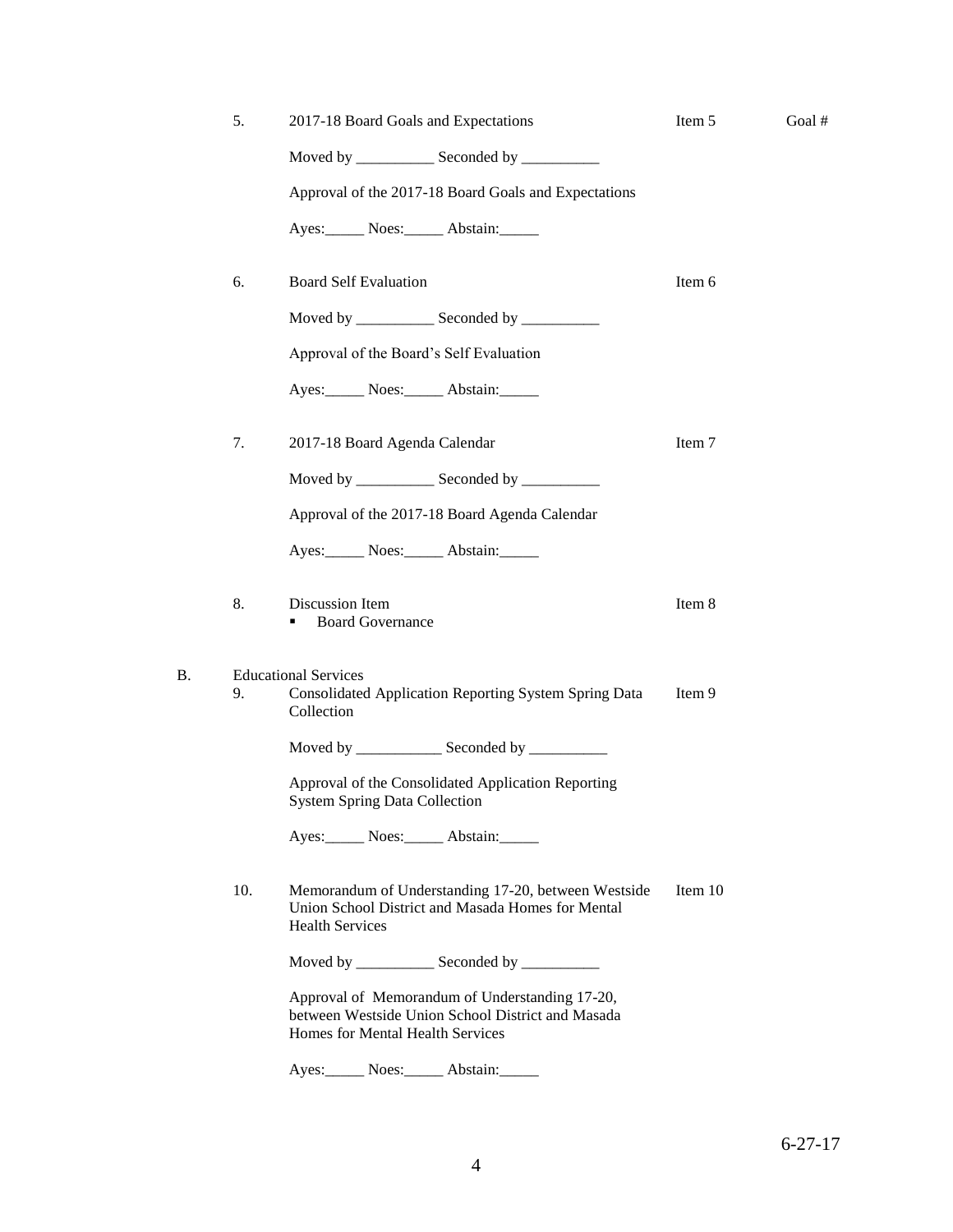| 11.             | Site Plan for Cottonwood Elementary School                                                                                                                                                      | Item 11 | Goal# |
|-----------------|-------------------------------------------------------------------------------------------------------------------------------------------------------------------------------------------------|---------|-------|
|                 | Moved by _____________ Seconded by __________                                                                                                                                                   |         |       |
|                 | Approval of Cottonwood Elementary School Site Plan                                                                                                                                              |         |       |
|                 | Ayes: Noes: Abstain:                                                                                                                                                                            |         |       |
| 12.             | Local Control Funding Formula Budget and Local Control<br>and Accountability Plan (LCAP)                                                                                                        | Item 12 |       |
|                 | Moved ______________ Seconded by ____________                                                                                                                                                   |         |       |
|                 | Approval of the Local Control Funding Formula Budget<br>and Local Control and Accountability Plan (LCAP)                                                                                        |         |       |
|                 | Ayes: Noes: Abstain:                                                                                                                                                                            |         |       |
| 13.             | Revised Board Policy, Administrative Regulation and<br>Exhibit<br>Exhibit 5123, Promotion/Acceleration/Retention<br>٠<br>BP/AR 5141.2, Suicide Prevention<br>٠                                  | Page 13 |       |
|                 | Moved by _____________ Seconded by ___________                                                                                                                                                  |         |       |
|                 | Approval of the first reading of the revised Board Policy,<br>Administrative Regulation and Exhibit                                                                                             |         |       |
|                 | Ayes: Noes: Abstain:                                                                                                                                                                            |         |       |
| Personnel       |                                                                                                                                                                                                 |         |       |
| 14.             | Memorandum of Understanding 17-21, between Westside<br>Union School District and Westside Union Teachers<br>Association (WUTA): Article 30, Instructional Leader<br>Positions                   | Item 14 |       |
|                 | Moved by _____________ Seconded by __________                                                                                                                                                   |         |       |
|                 | Approval of Memorandum of Understanding 17-21,<br>between Westside Union School District and Westside<br>Union Teachers Association (WUTA): Article 30,<br><b>Instructional Leader Position</b> |         |       |
|                 | Ayes: Noes: Abstain:                                                                                                                                                                            |         |       |
| <b>Business</b> |                                                                                                                                                                                                 |         |       |
| 15.             | Award Bid for Del Sur School Exterior Paint                                                                                                                                                     | Item 15 |       |
|                 |                                                                                                                                                                                                 |         |       |

 $C.$ 

 $D.$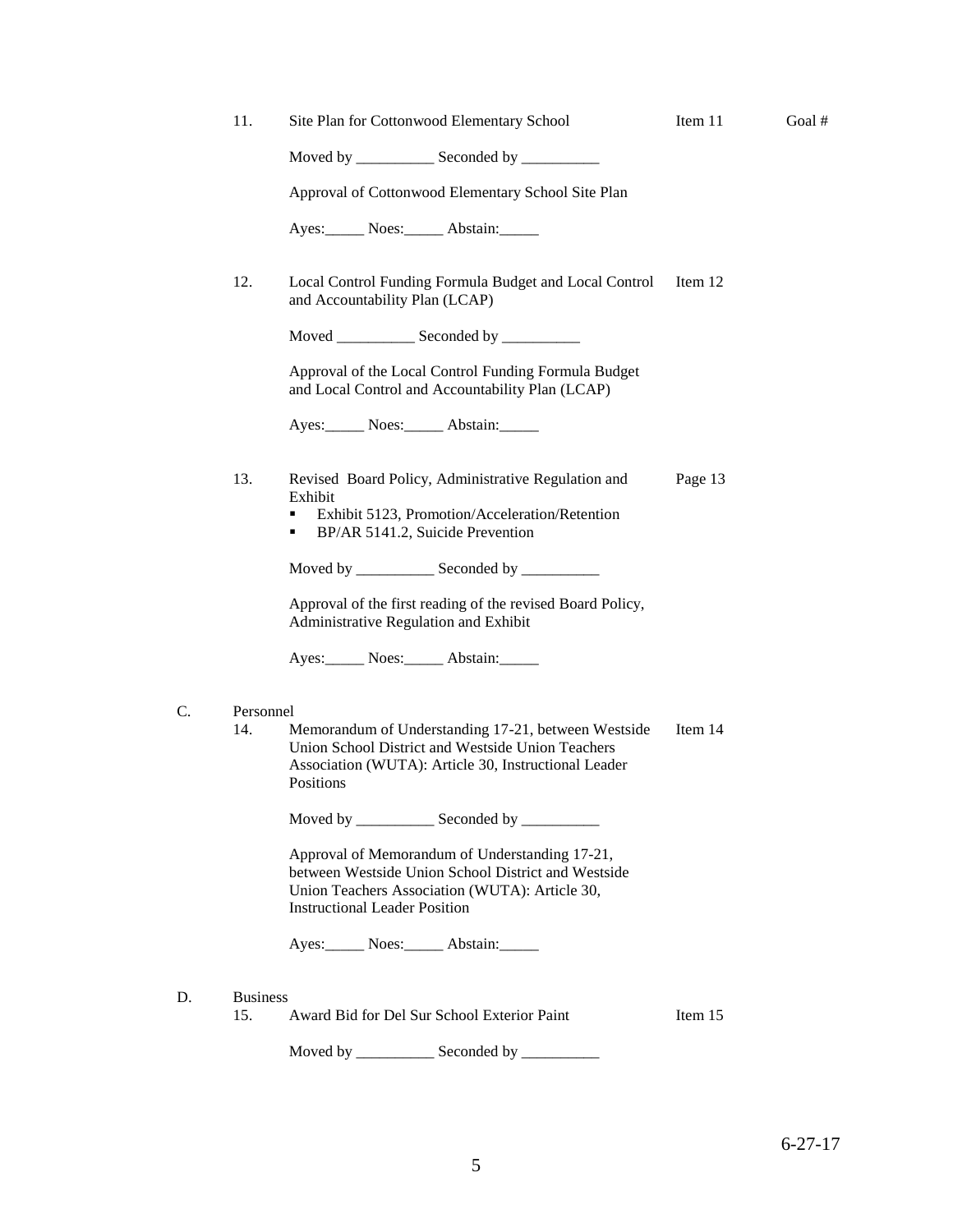| Approval award of Bid for Del Sur School Exterior Paint                                                                                                                                                 |         | Goal # |
|---------------------------------------------------------------------------------------------------------------------------------------------------------------------------------------------------------|---------|--------|
| Ayes: Noes: Abstain:                                                                                                                                                                                    |         |        |
| Extend the Special Education Transportation Agreement<br>with Murray's Transportation for the 2017-18 School Year                                                                                       | Item 16 |        |
| Moved by _______________ Seconded by ________                                                                                                                                                           |         |        |
| Approval to Extend the Special Education Transportation<br>Agreement with Murray's Transportation for the 2017-18<br>School Year                                                                        |         |        |
| Ayes: Noes: Abstain:                                                                                                                                                                                    |         |        |
| Authorization to Make Appropriation Transfers                                                                                                                                                           | Item 17 |        |
| Moved by _____________ Seconded by ___________                                                                                                                                                          |         |        |
| Approval of Authorization to Make Appropriation<br>Transfers                                                                                                                                            |         |        |
| Ayes: Noes: Abstain:                                                                                                                                                                                    |         |        |
| 2017 Facilities Assessment Report                                                                                                                                                                       | Item 18 | 3B     |
| Resolution 17-103, Temporary Extraordinary Approval<br>Authorization                                                                                                                                    | Item 19 |        |
| Moved by ______________ Seconded by ___________                                                                                                                                                         |         |        |
| Approval of Resolution 17-103, Temporary Extraordinary<br>Approval Authorization                                                                                                                        |         |        |
| Ayes: Noes: Abstain:                                                                                                                                                                                    |         |        |
| Cottonwood Modernization Change Orders to Monet<br>Construction:                                                                                                                                        | Item 20 | 3B     |
| Number 1 – Changes required to accommodate added<br>٠<br>safety features and missing or damaged items found<br>during the course of construction<br>Number 2 – Added scope of work for landscaping<br>٠ |         |        |
| Moved by ______________ Seconded by ___________                                                                                                                                                         |         |        |
| Approval of Cottonwood Modernization Change Orders<br>Numbers 1 and 2 to Monet Construction                                                                                                             |         |        |
| Ayes: Noes: Abstain:                                                                                                                                                                                    |         |        |

6-27-17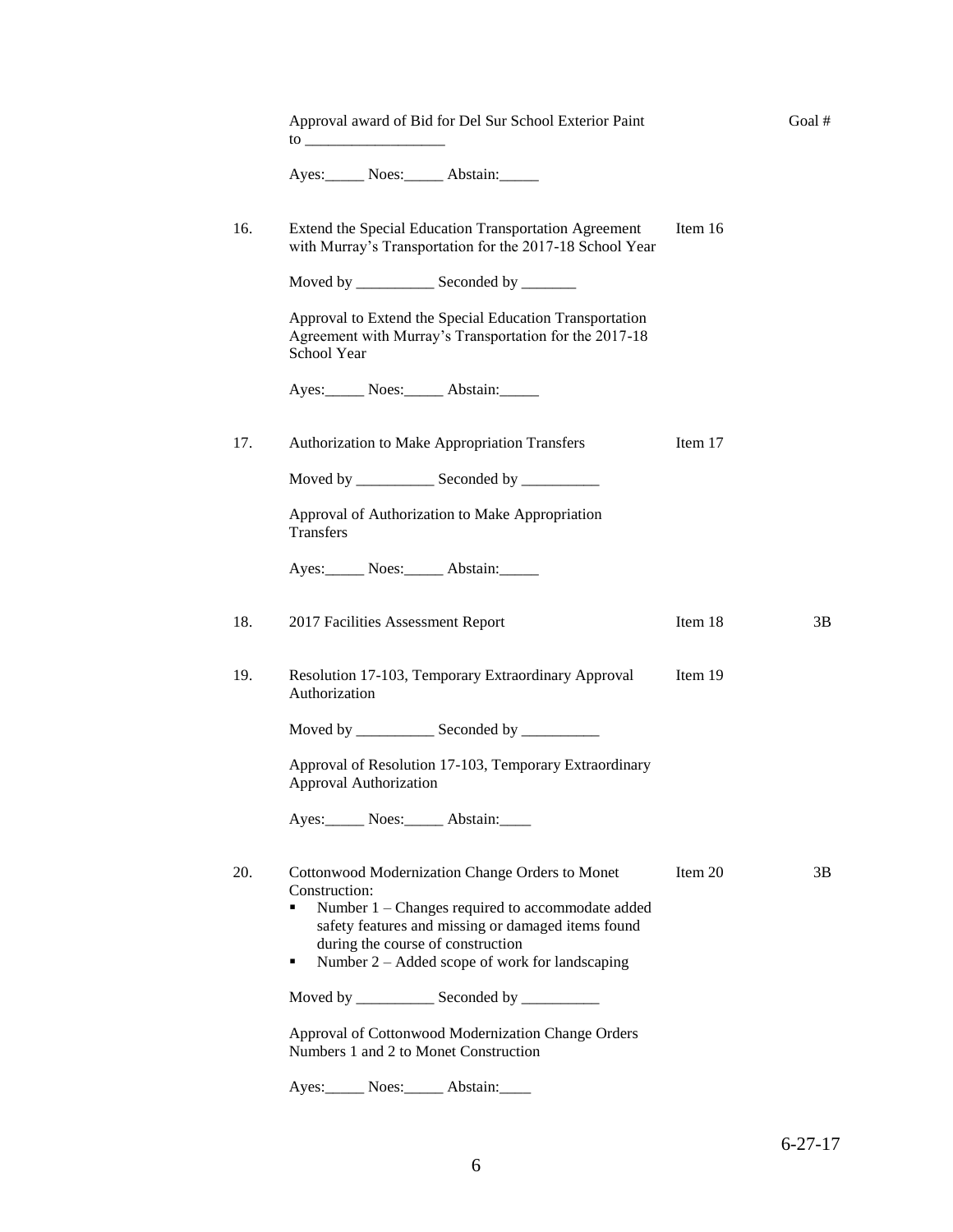| 21. | Resolutions 17-104, 17-105, 17-106, and 17-107 of The<br>Westside Union School District Board of Trustees, Acting<br>as The Legislative Body of The Westside Union School<br>District Community Facilities District (CFD) Nos. 2005-1,<br>2005-2, 2005-3 and 2007-1 Improvement Areas ("IA")<br>Authorizing The Levy of Special Taxes for Fiscal Year<br>2017-2018              | Item 21 | Goal# |
|-----|---------------------------------------------------------------------------------------------------------------------------------------------------------------------------------------------------------------------------------------------------------------------------------------------------------------------------------------------------------------------------------|---------|-------|
|     | Moved by _______________ Seconded by a_____________                                                                                                                                                                                                                                                                                                                             |         |       |
|     | Approval of Resolutions 17-104, 17-105, 17-106, and 17-<br>107 of The Westside Union School District Board of<br>Trustees, Acting as The Legislative Body of The Westside<br>Union School District Community Facilities District<br>(CFD) Nos. 2005-1, 2005-2, 2005-3 and 2007-1<br>Improvement Areas ("IA") Authorizing The Levy of<br>Special Taxes for Fiscal Year 2017-2018 |         |       |
|     | Ayes: Noes: Abstain:                                                                                                                                                                                                                                                                                                                                                            |         |       |
| 22. | 2017-18 Annual Budget Ending Fund Balance in Excess<br>of the Minimum Recommended Reserve for Economic<br>Uncertainties                                                                                                                                                                                                                                                         | Item 22 |       |
|     | Moved by _____________ Seconded by __________                                                                                                                                                                                                                                                                                                                                   |         |       |
|     | Approval of the 2017-18 Annual Budget Ending Fund<br>Balance in Excess of the Minimum Recommended<br>Reserve for Economic Uncertainties                                                                                                                                                                                                                                         |         |       |
|     | Ayes: Noes: Abstain:                                                                                                                                                                                                                                                                                                                                                            |         |       |
| 23. | Resolution 17-109, Temporary Interfund Transfers of<br>Special or Restricted Fund Moneys for 2017-18                                                                                                                                                                                                                                                                            | Item 23 |       |
|     |                                                                                                                                                                                                                                                                                                                                                                                 |         |       |
|     | Approval of Resolution 17-109, Temporary Interfund<br>Transfers of Special or Restricted Fund Moneys for 2017-<br>18                                                                                                                                                                                                                                                            |         |       |
|     | Ayes: Noes: Abstain:                                                                                                                                                                                                                                                                                                                                                            |         |       |
| 24. | Resolution 17-110, Education Protection Account (EPA)                                                                                                                                                                                                                                                                                                                           | Item 24 |       |
|     | Moved by _____________ Seconded by ___________                                                                                                                                                                                                                                                                                                                                  |         |       |
|     | Approval of Resolution 17-110, Education Protection<br>Account (EPA)                                                                                                                                                                                                                                                                                                            |         |       |
|     | Ayes: Noes: Abstain:                                                                                                                                                                                                                                                                                                                                                            |         |       |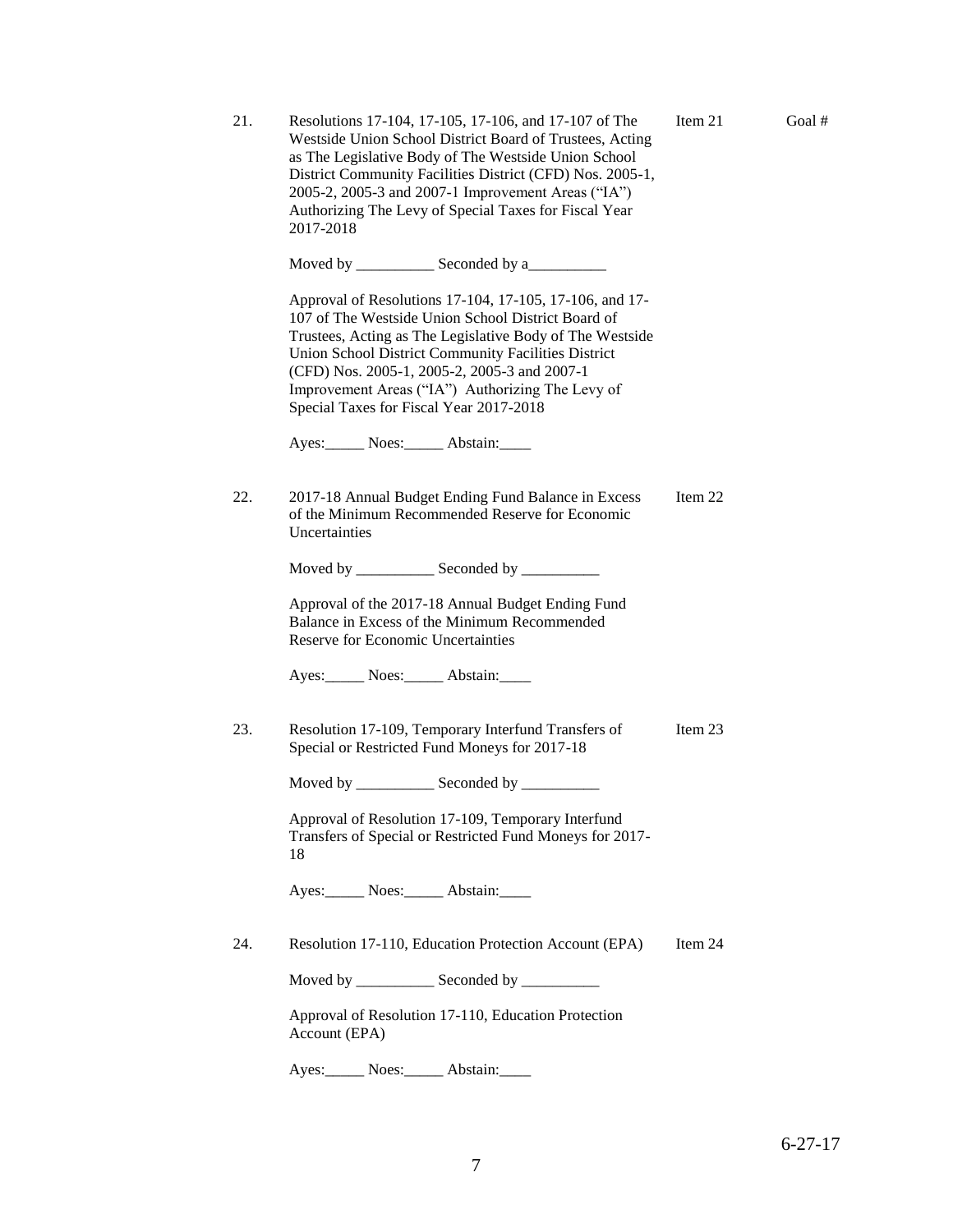|      | 25.                                                      | Resolution 17-111, Annual Delegation to Process Routine<br><b>Budget Revisions, Adjustments and Transfers</b>         | Item $25$ | Goal # |
|------|----------------------------------------------------------|-----------------------------------------------------------------------------------------------------------------------|-----------|--------|
|      |                                                          | Moved by _______________ Seconded by ____________                                                                     |           |        |
|      |                                                          | Approval of Resolution 17-111, Annual Delegation to<br>Process Routine Budget Revisions, Adjustments and<br>Transfers |           |        |
|      |                                                          | Ayes: Noes: Abstain:                                                                                                  |           |        |
|      | 26.                                                      | 2017-18 Budget                                                                                                        | Item 26   |        |
|      |                                                          | Moved by _____________ Seconded by __________                                                                         |           |        |
|      |                                                          | Approval of the 2017-18 Budget                                                                                        |           |        |
|      |                                                          | Ayes: Noes: Abstain:                                                                                                  |           |        |
|      | 27.                                                      | Piggyback on Renewal of Glendale Unified School<br>District Purchase Agreement with Apple, Inc.                       | Item 27   |        |
|      |                                                          | Moved by _____________ Seconded by ___________                                                                        |           |        |
|      |                                                          | Approval to Piggyback on Renewal of Glendale Unified<br>School District Purchase Agreement with Apple, Inc.           |           |        |
|      |                                                          | Ayes: Noes: Abstain:                                                                                                  |           |        |
|      | 28.                                                      | Boundary Change for Cottonwood Elementary                                                                             | Item 28   |        |
|      |                                                          | Moved by ______________ Seconded by ___________                                                                       |           |        |
|      |                                                          | Approval of the Boundary Change for Cottonwood<br>Elementary                                                          |           |        |
|      |                                                          | Ayes: Noes: Abstain:                                                                                                  |           |        |
| XIV. | <b>INFORMATION SESSION</b>                               |                                                                                                                       |           |        |
|      | А.                                                       | Items From The Floor - Continued                                                                                      |           |        |
|      | <b>B.</b>                                                | Dates to Remember:                                                                                                    |           |        |
|      | 1.<br>2.                                                 | Regular Meeting on August 1, 2017<br>Regular Meeting on August 15, 2017                                               |           |        |
|      | C.                                                       | <b>Board Comments - Continued</b>                                                                                     |           |        |
| XV.  | <b>NEW BUSINESS</b><br><b>Future Board Meeting Items</b> |                                                                                                                       |           |        |

XVI. CLOSED SESSION - Continued